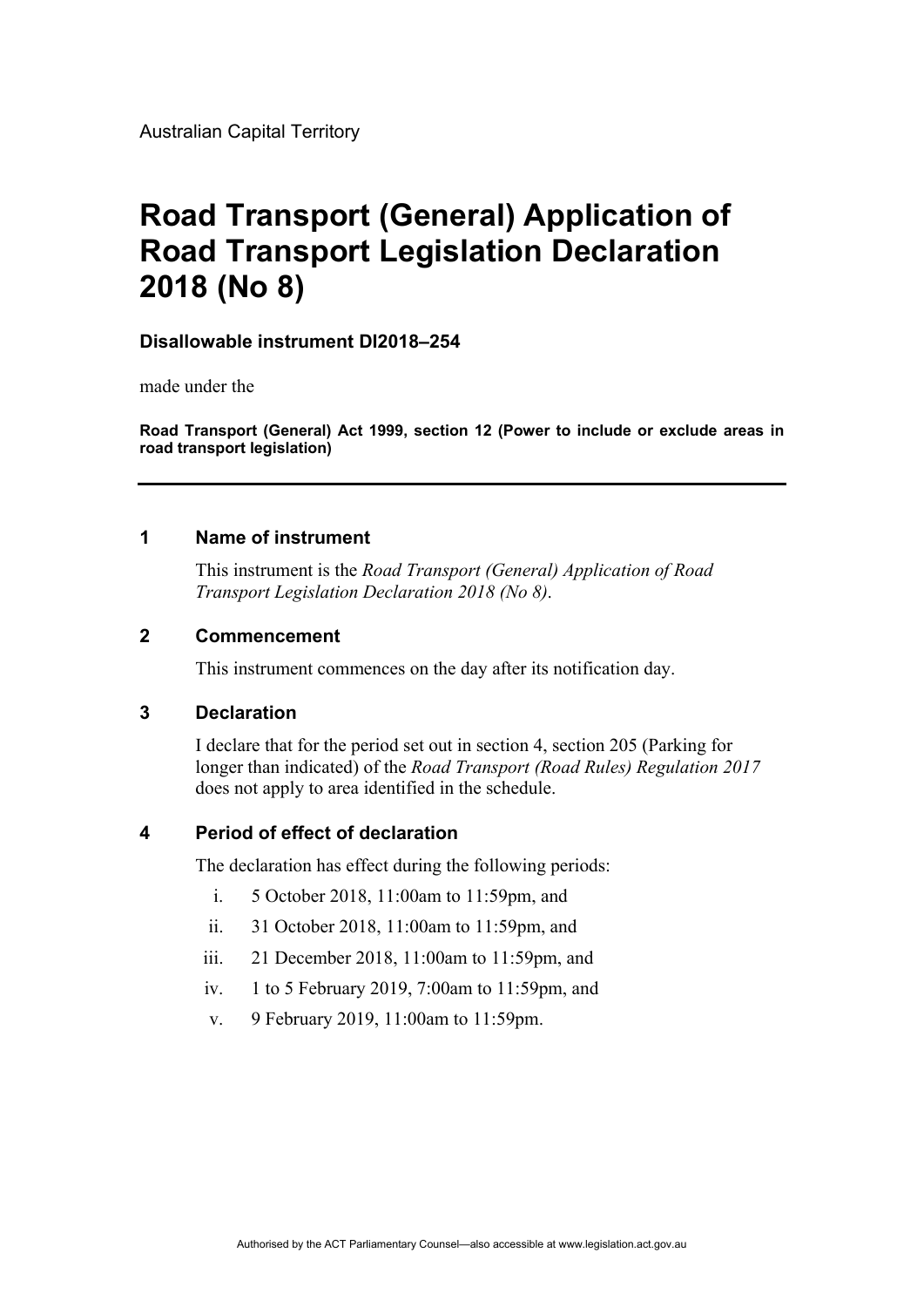# **5 Expiry**

This instrument expires on 10 February 2019.

Rachel Stephen-Smith MLA A/g Minister for Planning and Land Management 2 October 2018